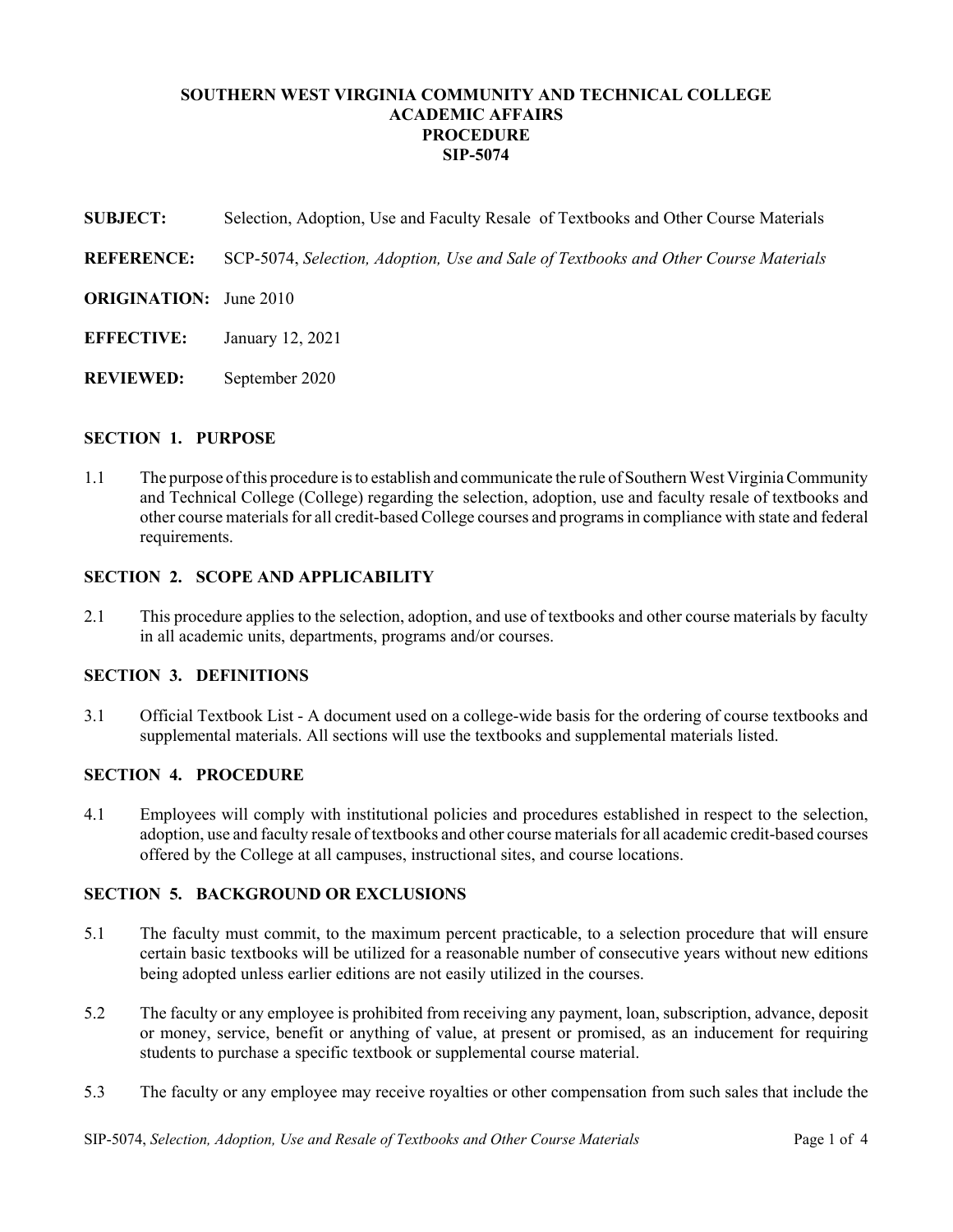faculty member or other employee's own writing or work.

- 5.4 The faculty or any employee may receive free sample copies, instructors' copies, and instructional materials for review, but shall not resell those items and retain the proceeds.
- 5.5 The faculty or any other employee is prohibited from requiring for any course a textbook that includes his or her own writing or workbook if the textbook or workbook incorporates either detachable worksheets or workbook-style pages intended to be written on or removed from the book.
- 5.6 Prior to considering a specific textbook for selection, adoption, and/or use, a faculty may require that textbook publishers provide, in writing:
	- 5.6.1 The price of the textbook and/or supplemental course materials to be considered;
	- 5.6.2 The copyright dates of the three previous editions, if any;
	- 5.6.3 A description of substantial content revisions from pervious editions;
	- 5.6.4 Whether the textbook is available in other lower cost formats and, if so, the price to the institution and the general public;
	- 5.6.5 The price of textbooks unbundled from supplemental materials; and
	- 5.6.6 The same information, to the extent practicable, for custom textbooks.
- 5.7 No employee shall select or assign a textbook or supplemental course material if the publisher has not supplied the required information in Section 5.6 above, if requested, in writing.

## **SECTION 6. GENERAL PROVISIONS**

- 6.1 Institutional procedures for the selection, adoption and use of textbooks and/or supplemental course materials shall be developed through an inclusive process under the direction of the Chief Academic Officer. Such procedures shall include the following:
	- 6.1.1 Faculty will be assigned courses no later than one week prior to the beginning of the academic semester.
	- 6.1.2 The selection, adoption, and placement of orders with the College Bookstore for textbooks and supplemental course materials will be accomplished by using the Official Textbook List. The Chief Academic Officer, in conjunction with the Academic Deans and faculty, will maintain the Official Textbook List. The Official Textbook List will be utilized for all courses on a college-wide basis. This list will cover required, optional, and recommended textbooks and supplemental course materials. This list will be updated at least annually. The Official Textbook List will be provided to the College Bookstore one month prior to the start of each registration period. Exceptions may be made based upon programmatic and/or student need. Exceptions will need to be approved by the appropriate Academic Dean and the Chief Academic Officer.
	- 6.1.3 The appropriate Academic Dean will make every effort to work with the bookstore to select a textbook which will meet the course/student need in order to minimize bookstore/institutional cost. This may include using dead stock and/or used textbooks.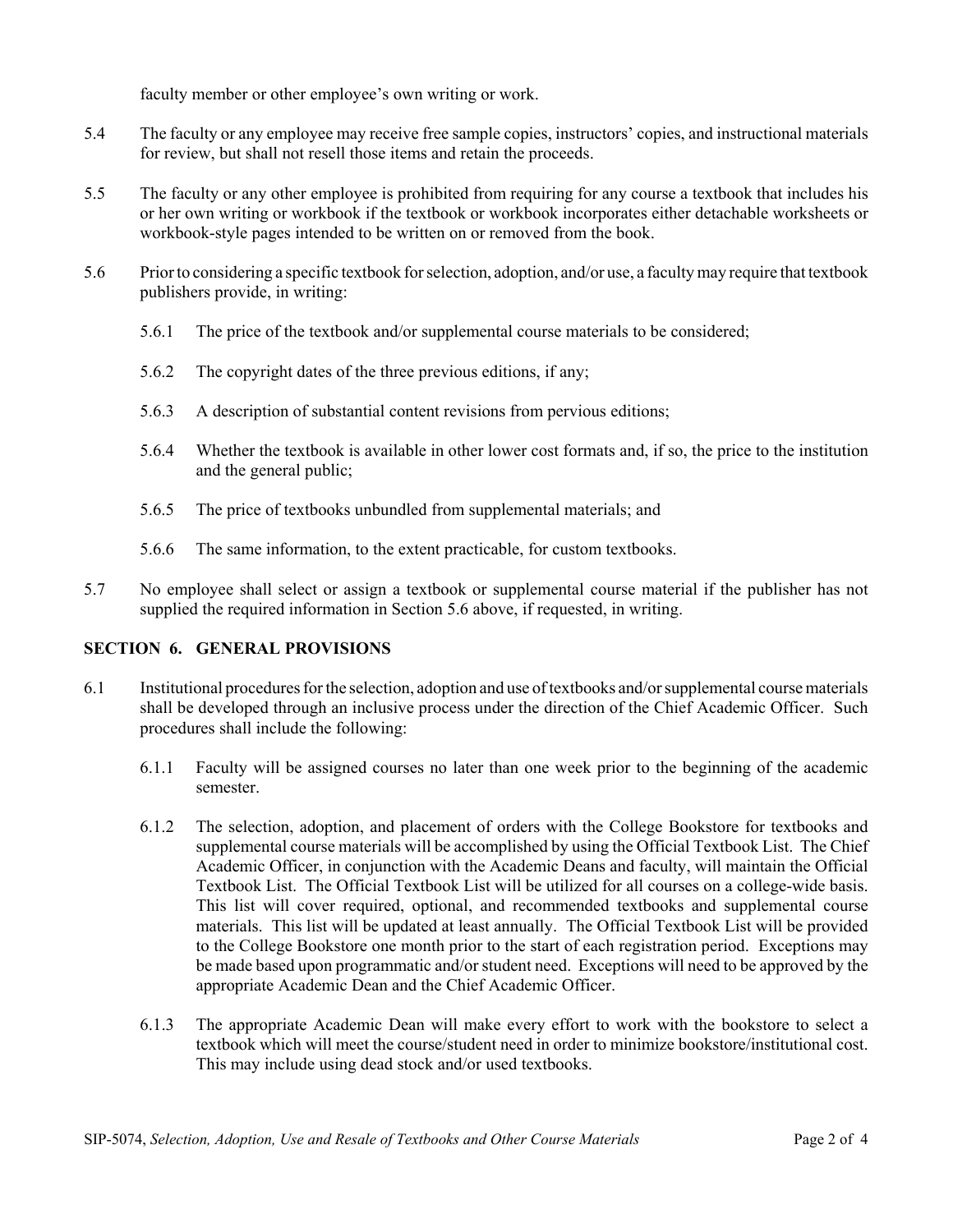- 6.1.4 Guidelines to be used by faculty in the selection, adoption and use of textbooks and supplementary course materials include the following:
	- 6.1.4.1 Faculty will provide the appropriate Academic Dean a list of multiple textbooks and publishers that were considered for textbook adoption.
	- 6.1.4.2 Faculty must compare prices for textbooks and supplemental course materials in their consideration for selection and adoption. Prices of all textbooks considered for adoption will be provided to the appropriate Academic Dean.
	- 6.1.4.3 A form stating that the required information as stated in Section 5.3.1 of SCP-5074, *Selection, Adoption, Use and Sale of Textbooks and Other Course Materials*, was or was not provided by the publisher must be submitted to the appropriate Academic Dean in support of the adoption of any textbook or supplemental course material.
	- 6.1.4.4 Textbooks will be used for a minimum of three (3) years unless the edition changes and the faculty believe the edition change is significant and the use of the old textbook is a detriment to the student. Faculty who choose to change a textbook shall provide rationale, in writing, to the appropriate Academic Dean that states the reason the textbook is being changed before the end of three (3) years.
	- 6.1.4.5 Publishers who fail to provide required written information shall not be considered for future selection, adoption, and/or use for a minimum of three (3) academic years.
	- 6.1.4.6 Deans will discourage the selection and adoption of textbooks in which less than 50 percent of the content will be used in the course unless the same textbook will be used in subsequent courses.
	- 6.1.4.7 Faculty will be encouraged to use textbooks that have low-cost alternative editions available.
	- 6.1.4.8 Faculty will be encouraged to select textbooks it is believed will not be revised by the publisher within the next three (3) years.
	- 6.1.4.9 Faculty will be encouraged to use consortia which make available open source textbooks or course materials to faculty and students free or at low cost.
	- 6.1.4.10 Faculty will be encouraged to use various technology innovations for the provision of textbooks and course materials such as electronic textbooks, on-line textbooks, print-ondemand services, open source materials, and institutionally produced materials.

## **SECTION 7. RESPONSIBILITIES AND PROCEDURES**

- 7.1 The Chief Academic Officer, through a collaborative and inclusive process, shall be responsible for developing academic unit, department, and/or program procedures and assigning responsibilities for the implementation of all sections of this procedure applicable to faculty and other employees under the direction of the Academic Affairs Unit.
- 7.2 In addition to the requirements set forth in previous sections of this procedure, the Chief Academic Officer shall: